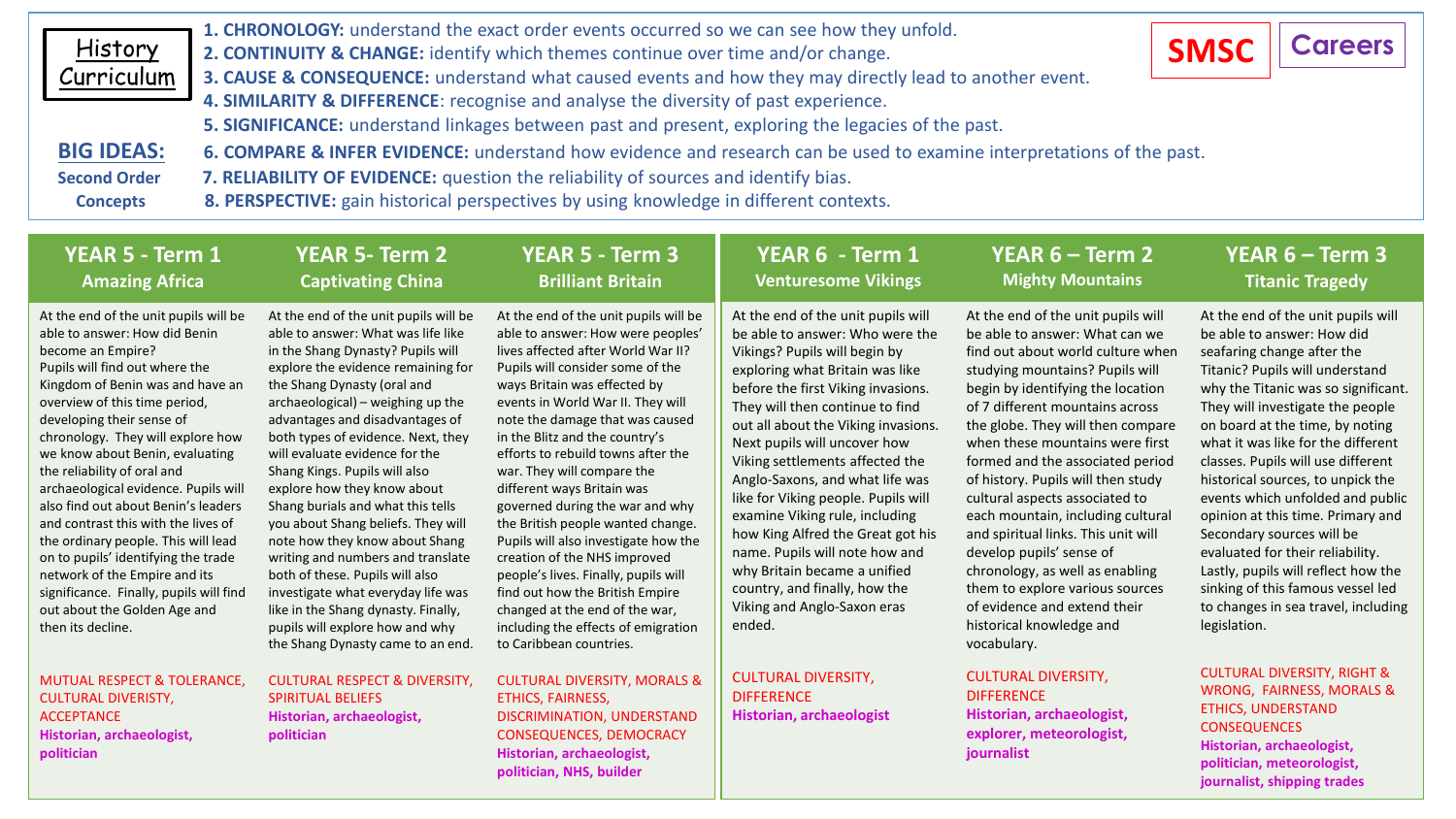| 1. CHRONOLOGY: understand the exact order events occurred so we can see how they unfold.<br><b>History</b><br><b>Careers</b><br><b>SMSC</b><br>2. CONTINUITY & CHANGE: identify which themes continue over time and/or change.<br>Curriculum<br>3. CAUSE & CONSEQUENCE: understand what caused events and how they may directly lead to another event.<br>4. SIMILARITY & DIFFERENCE: recognise and analyse the diversity of past experience.<br>5. SIGNIFICANCE: understand linkages between past and present, exploring the legacies of the past.<br><b>BIG IDEAS:</b><br>6. COMPARE & INFER EVIDENCE: understand how evidence and research can be used to examine interpretations of the past.<br>7. RELIABILITY OF EVIDENCE: question the reliability of sources and identify bias.<br><b>Second Order</b><br>8. PERSPECTIVE: gain historical perspectives by using knowledge in different contexts.<br><b>Concepts</b>                                       |  |                                                                                                                                                                                                                                                                                                                                                                                                                                                                                                                                                                                                                                                                                                                                                                                                             |                                                                                                                                                                                                                                                                                                                                                                                                                                                                                                                                                                                                                                                                                                                                                                                                                 |                                                                                                                                                                                                                                                                                                                                                                                                                                                                                                                                                                                                                                                                                                                                                                                                  |                                                                                                                                                                                                                                                                                                                                                                                                                                                                                                                                                                                                                                                                                                                                                                                                                                                                                                                                        |  |  |  |  |  |
|-------------------------------------------------------------------------------------------------------------------------------------------------------------------------------------------------------------------------------------------------------------------------------------------------------------------------------------------------------------------------------------------------------------------------------------------------------------------------------------------------------------------------------------------------------------------------------------------------------------------------------------------------------------------------------------------------------------------------------------------------------------------------------------------------------------------------------------------------------------------------------------------------------------------------------------------------------------------|--|-------------------------------------------------------------------------------------------------------------------------------------------------------------------------------------------------------------------------------------------------------------------------------------------------------------------------------------------------------------------------------------------------------------------------------------------------------------------------------------------------------------------------------------------------------------------------------------------------------------------------------------------------------------------------------------------------------------------------------------------------------------------------------------------------------------|-----------------------------------------------------------------------------------------------------------------------------------------------------------------------------------------------------------------------------------------------------------------------------------------------------------------------------------------------------------------------------------------------------------------------------------------------------------------------------------------------------------------------------------------------------------------------------------------------------------------------------------------------------------------------------------------------------------------------------------------------------------------------------------------------------------------|--------------------------------------------------------------------------------------------------------------------------------------------------------------------------------------------------------------------------------------------------------------------------------------------------------------------------------------------------------------------------------------------------------------------------------------------------------------------------------------------------------------------------------------------------------------------------------------------------------------------------------------------------------------------------------------------------------------------------------------------------------------------------------------------------|----------------------------------------------------------------------------------------------------------------------------------------------------------------------------------------------------------------------------------------------------------------------------------------------------------------------------------------------------------------------------------------------------------------------------------------------------------------------------------------------------------------------------------------------------------------------------------------------------------------------------------------------------------------------------------------------------------------------------------------------------------------------------------------------------------------------------------------------------------------------------------------------------------------------------------------|--|--|--|--|--|
| YEAR 7 - Term 1<br><b>Medieval Mania</b>                                                                                                                                                                                                                                                                                                                                                                                                                                                                                                                                                                                                                                                                                                                                                                                                                                                                                                                          |  | YEAR 7 - Term 3<br><b>Curious Castles</b>                                                                                                                                                                                                                                                                                                                                                                                                                                                                                                                                                                                                                                                                                                                                                                   | YEAR 8 - Term 1<br><b>Reformation Rebels</b>                                                                                                                                                                                                                                                                                                                                                                                                                                                                                                                                                                                                                                                                                                                                                                    | YEAR 8 - Term 2<br><b>English Civil War</b>                                                                                                                                                                                                                                                                                                                                                                                                                                                                                                                                                                                                                                                                                                                                                      | <b>YEAR 8 - Term 3</b><br>1) Industry & Empire<br>2) Slavery & civil rights                                                                                                                                                                                                                                                                                                                                                                                                                                                                                                                                                                                                                                                                                                                                                                                                                                                            |  |  |  |  |  |
| Pupils will begin by studying the Norman<br>Conquest and its main events. Pupils will<br>understand the culture which existed<br>before the invasion and appreciate why<br>the death of a king without a clear heir<br>causes problems historically. Pupils will<br>note how the Normans altered the power<br>dynamics in the country. Pupils will look at<br>different changes the Normans tried to<br>bring to England and then make a<br>judgement about the pace and extent of<br>change the Normans brought, and how<br>some groups resisted. An in-depth enquiry<br>will encourage pupils to look at the lives of<br>ordinary people to understand their<br>beliefs, values and motives. Exploring the<br>Black Death will also enable pupils to<br>explore its impact on life in Britain. As the<br>unit unfolds 2 essays will be completed:<br>"How did the Normans Conquer England?"<br>and "What was life like for a peasant living<br>in these times?" |  | By the end of the enquiry, pupils should<br>have a clear understanding of the changes<br>that have occurred to castles over time.<br>Within this, they should have a grasp of<br>what Britain was like at different points in<br>History, including making links to the<br>Medieval Realms unit previously studied.<br>Pupils will also appreciate how the<br>development of castles was linked to the<br>development of warfare and local<br>historical events.<br>This unit aims to enable pupils to develop<br>their understanding of the key concepts of<br>causation and change in history, focusing<br>on local examples, to enable pupils to<br>understand the history around them. This<br>work will lead pupils to complete a<br>research project about either Corfe Castle<br>or Lulworth Castle. | This unit will allow students to explore<br>their own conclusions on the<br>significance of the English Reformation,<br>looking at ways in which life in England<br>changed. In addition to this, students<br>will also look at the origins of the<br>Reformation, in the process, challenging<br>common simplifications about the role<br>of Henry's divorce in driving the<br>Reformation. Students will be asked to<br>weigh the impact of different factors in<br>leading to such a major change. They<br>should be able to identify key<br>differences between Catholics and<br>Protestants and how the reformation<br>had a wider significance than simply a<br>change of religious belief. This work will<br>lead to an assessment essay: "How<br>much did life in England change during<br>the Tudors?" | The English Civil War is a hugely<br>important period in the history of the<br>British Isles, not just for its own fame,<br>but also because it allows students to<br>appreciate the chaotic origins of the<br>United Kingdom. It allows students to<br>explore how the Civil War altered the<br>power dynamics in the country. The first<br>part of the topic looks at how the<br>actions of individuals and underlying<br>conditions shape events. The second<br>half takes a look at the Civil war itself<br>and the last section looks at the impact<br>of these changes with the ascendance<br>of Cromwell and the Restoration. This<br>work will lead to an assessment essay:<br>"Cromwell: a man to be admired or<br>hated" drawing on primary sources and<br>wider historical knowledge. | <b>Industry and Empire</b><br>Pupils will cover social and cultural British<br>History within this topic. They will explore<br>what an Industrial Revolution was. They<br>will then study public health, the slave<br>trade and the rise of the British Empire.<br>This work will lead to assessment essay:<br>"To what extent was child labour<br>instrumental in the development of<br>Britain as an industrial nation?<br><b>Slavery and Civil Rights</b><br>This study explores a significant issue in<br>world history and its interconnections<br>with other world developments. The<br>pupils will explore the history of slavery<br>from the ancient world to modern day<br>and the reasons people became slaves.<br>Comparisons will be made between<br>African slavery and American plantations.<br>This work will lead to an assessment<br>essay: "To what extent did abolition<br>improve the lives of African Americans?" |  |  |  |  |  |

CULTURAL DIVERSITY & ACCEPTANCE, MUTUAL RESPECT & TOLERANCE, RIGHT & WRONG, REFLECT – SPIRITUAL BELIEFS, **Historian, priest, farmer**

CULTURAL DIVERSITY, MORAL & ETHICS **Historian, archaeologist, National Trust**

MORALS & ETHICS, FAIRNESS, DISCRIMINATION, RELIGIOUS TOLERANCE & PERSECUTION, DIFFERENCE, INDIVIDUAL LIBERTY **Historian, Priest**

MORALS & ETHICS, DIFFERENCE, JUSTICE, UNDERSTAND CONSEQUENCES, DEMOCRACY **Historian, archaeologist, politician** MORALS & ETHICS,

**Historian, politician**

CULTURAL DIVERSITY, PERSECUTION, UNDERSTAND CONSEQUENCES,